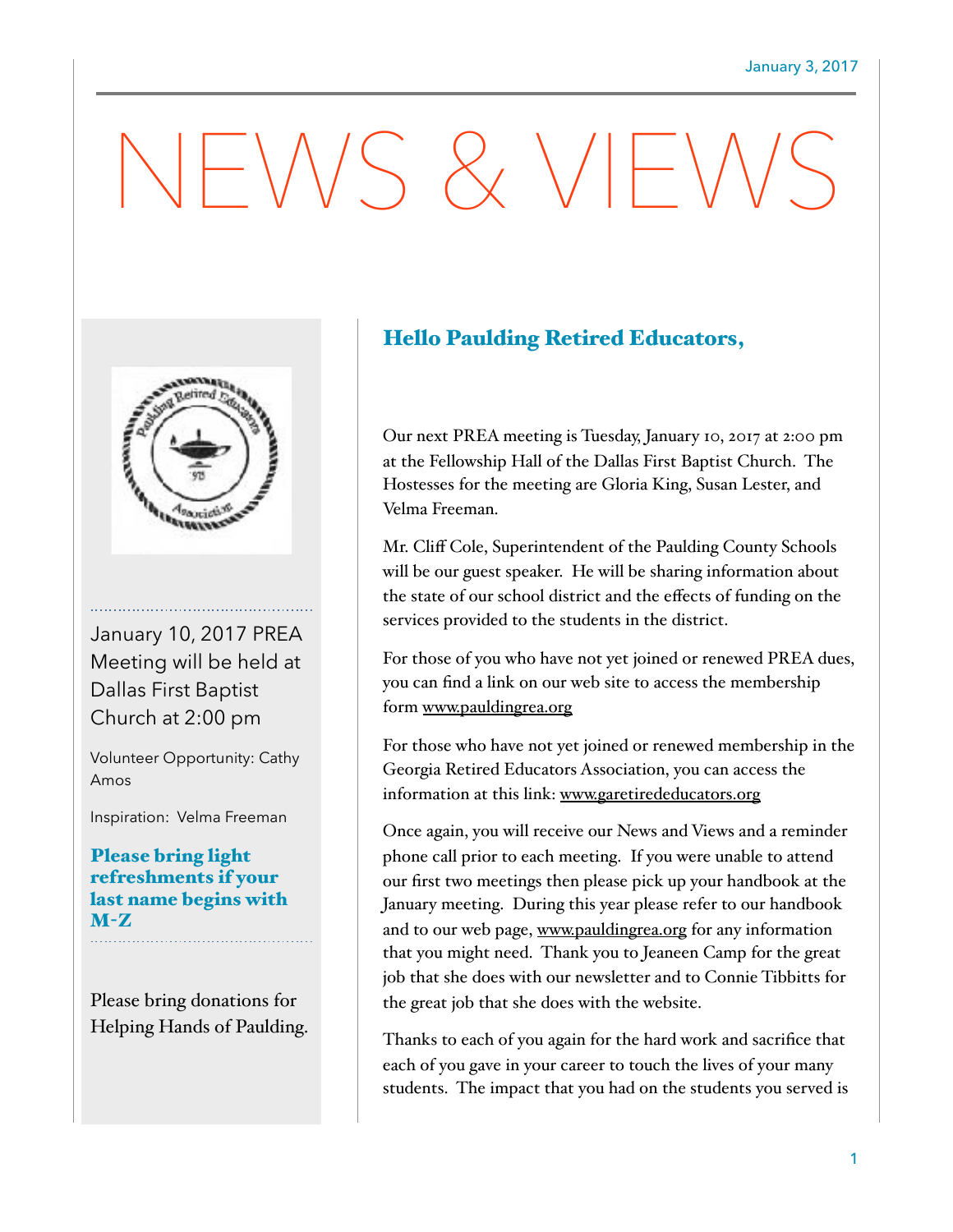immeasurable.

We look forward to seeing each of you Tuesday at the First Baptist Church of Dallas for the January 10th meeting of the Paulding County Retired Educators.

Respectfully,

Ricky Clemmons



#### PREA members please let us know if you have any news you would like included in the newsletter. Just email newsletter additions to Jeaneen at [geolicamp@att.net](mailto:geolicamp@att.net)

Do you have photos of your volunteer activities? Have you received awards or recognitions? if so, please bring copies of these to the PREA meetings or send to Betty Vollenweider, Scrapbook Chair. The Scrapbook will be submitted March 2017.

Please notify Connie Tibbitts concerning any publicity you have received. Especially important are awards recognition, or volunteering in the community.

## PREA Membership

Greetings to all current and past PREA Members! A recent review of our rolls indicated we presently have sixty paid members of PREA. We know there are many who want to "catch up" on dues in order to continue receiving the newsletter, reminder calls of meetings and to maintain active membership status. If you are in doubt as to your status, please contact Sandy Parson, our PREA treasurer. We value each and every potential member and hope to hear from you soon. Membership in GREA and PREA continue to be one of the top priorities of our organition! On the next page of the newsletter you will have a form with the information needed to join or contact Sandy. Blessings for a happy, healthy and prosperous 2017!

Margaret Arnold